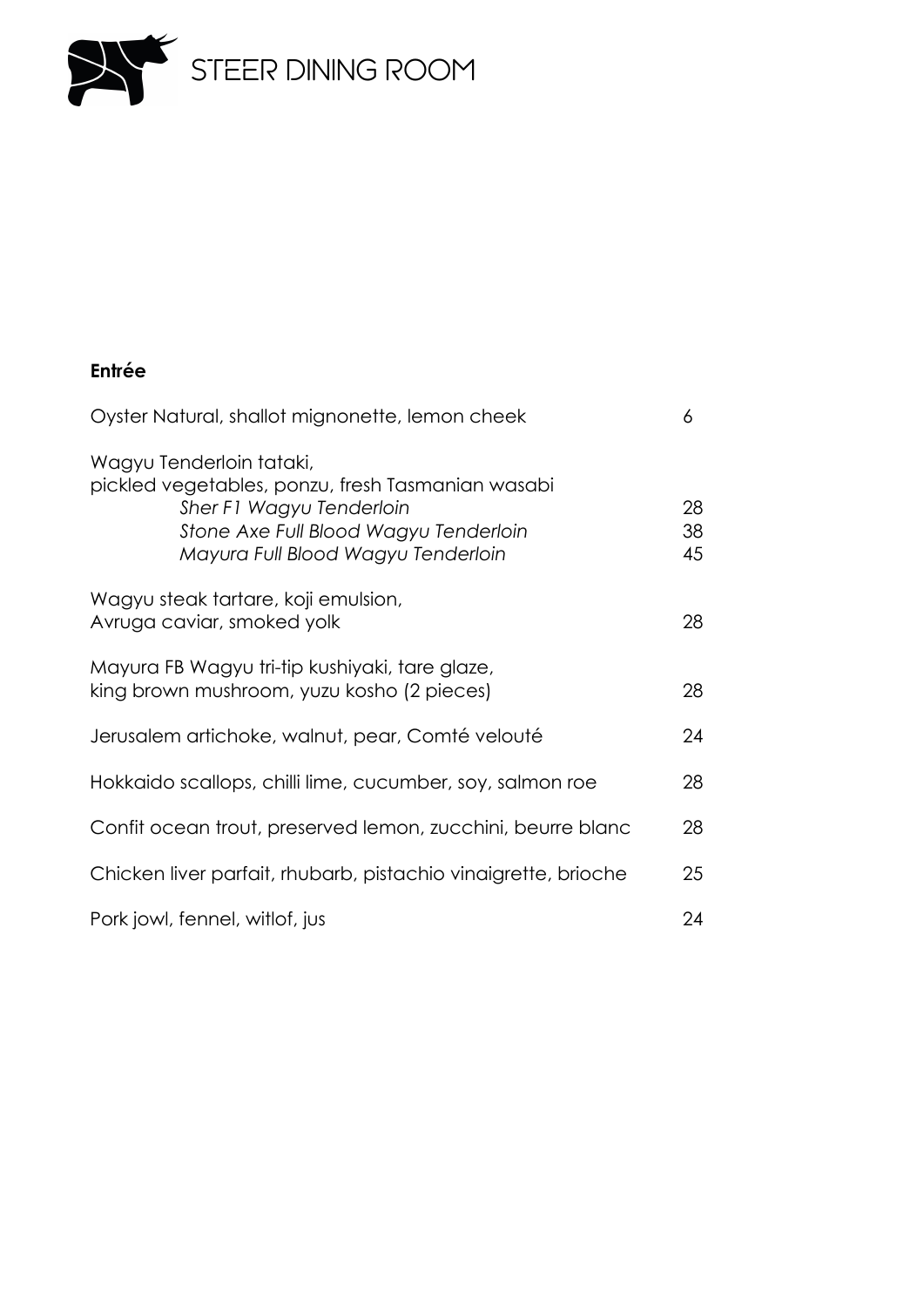

| Main<br>Autumn mushroom, haloumi, baby corn, kosho sauce                                                  | 38 |                   |
|-----------------------------------------------------------------------------------------------------------|----|-------------------|
| Pan-fried barramundi<br>Bok choy, confit mussel, wakame butter                                            | 48 |                   |
| Jack's Creek Wagyu Karubi, celeriac, pearl onion, red wine jus                                            | 48 |                   |
| <b>Grain Fed Wagyu</b>                                                                                    |    |                   |
| Takamori, Full Blood Wagyu - Japan<br>Porterhouse A5 - 200g<br>Denver $A5 - 200q$<br>Chuck Roll A5 - 250g |    | 289<br>199<br>199 |
| Kagoshima, Full Blood Wagyu - Japan                                                                       |    |                   |

| Porterhouse A5 – 200g   | 199 |
|-------------------------|-----|
| Scotch Fillet A5 - 400g | 399 |

# **Mayura Station, Full Blood Wagyu – SA**

| Rump Cap 9+ - 300g       | 99  |
|--------------------------|-----|
| Hanger Steak 8 – 250g    | .59 |
| Oyster Blade 9+ - 200g   | 89  |
| Flat Iron $9+ - 300$ g   | 79. |
| Flank Steak $9+ - 300$ g | 69. |

# **Stone Axe, Full Blood Wagyu – VIC & NSW**

| Tenderloin (Eye Fillet) 9 – 200g | 139. |
|----------------------------------|------|
| Porterhouse 9 – 300g             | 149  |
| Scotch Fillet 9 – 300g           | 155  |

# **Sher, Full Blood Wagyu – VIC**

| Porterhouse 9+ - 300g    | 168 |
|--------------------------|-----|
| Scotch Fillet $9 - 350q$ | 168 |
| Delmonico 9+ - 550g      | 215 |
| $Rib$ Eye $9+ - 1kg$     | 359 |
| $Rib$ Eye $9+ - 1.4kg$   | 399 |
| Rump Cap 9 - 300g        | 89  |

### **Continued next page….**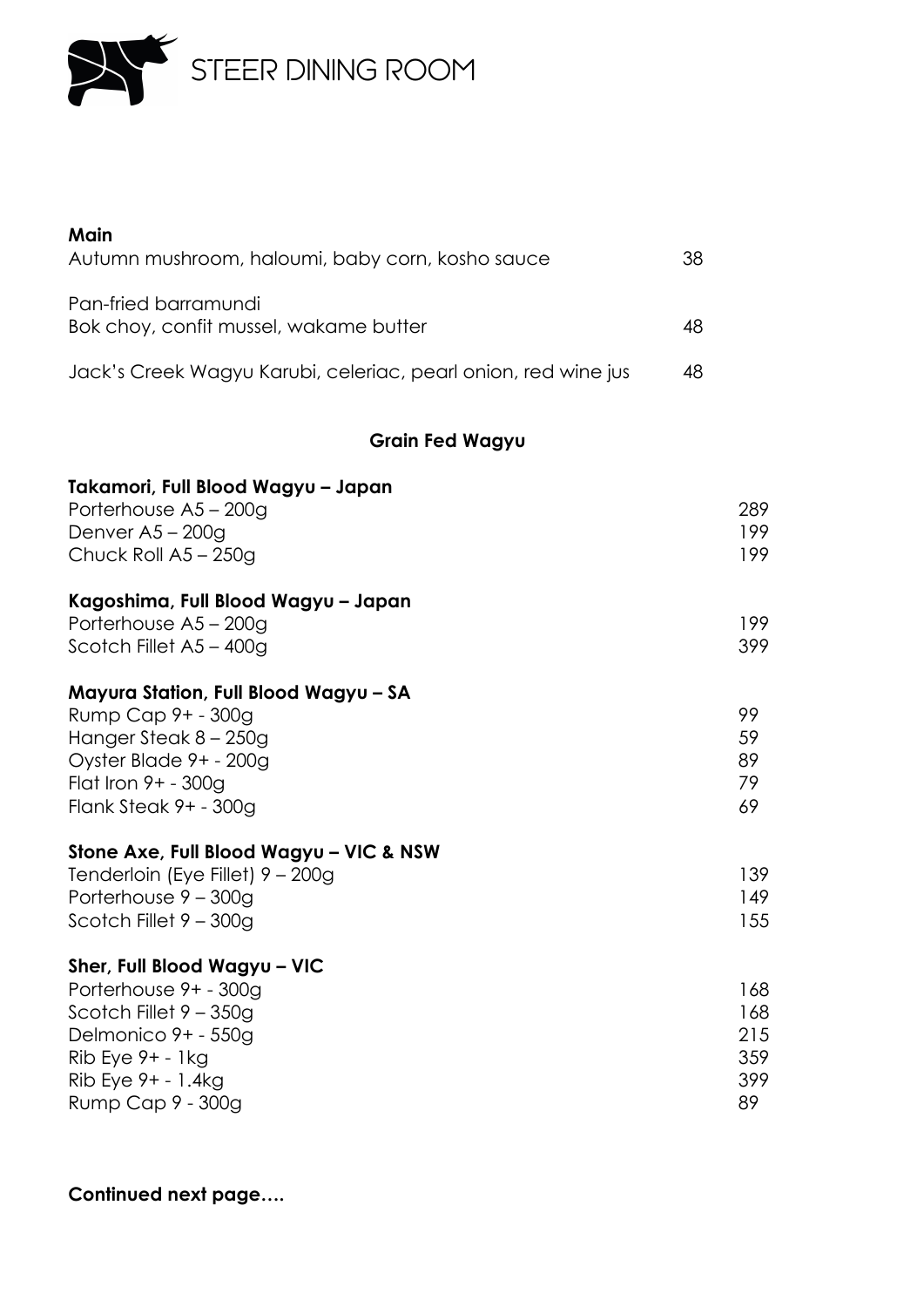

| 89  |
|-----|
| 99. |
| 135 |
| 239 |
|     |

#### **Grain Fed Black Angus**

#### **Jack's Creek - NSW**

Porterhouse 7 - 300g 64 Scotch Fillet 7 - 300g 64

#### **Tournedos Rossini**

To accompany your steak… Pan-fried Foie Gras, Pine Mushroom, Manjimup Black Truffle (5g), Red Wine Jus 99

**Manjimup Black Truffle (Western Australia)**

10 grams – 60 5 grams – 30

#### **Sauces**

A5 Wagyu Beef Fat Butter 6 Tasmanian Wasabi, soy, ginger 6 Red Wine Jus 6 Béarnaise 5 Pepper 5 Mushroom 5

#### **Sides**

Onion Rings, rosemary salt 14 Hand Cut Steak Chips 13 Shoestring Fries 10 Mashed Potato 12 Cos, ranch, shallot 12 Stir Fried Greens 14